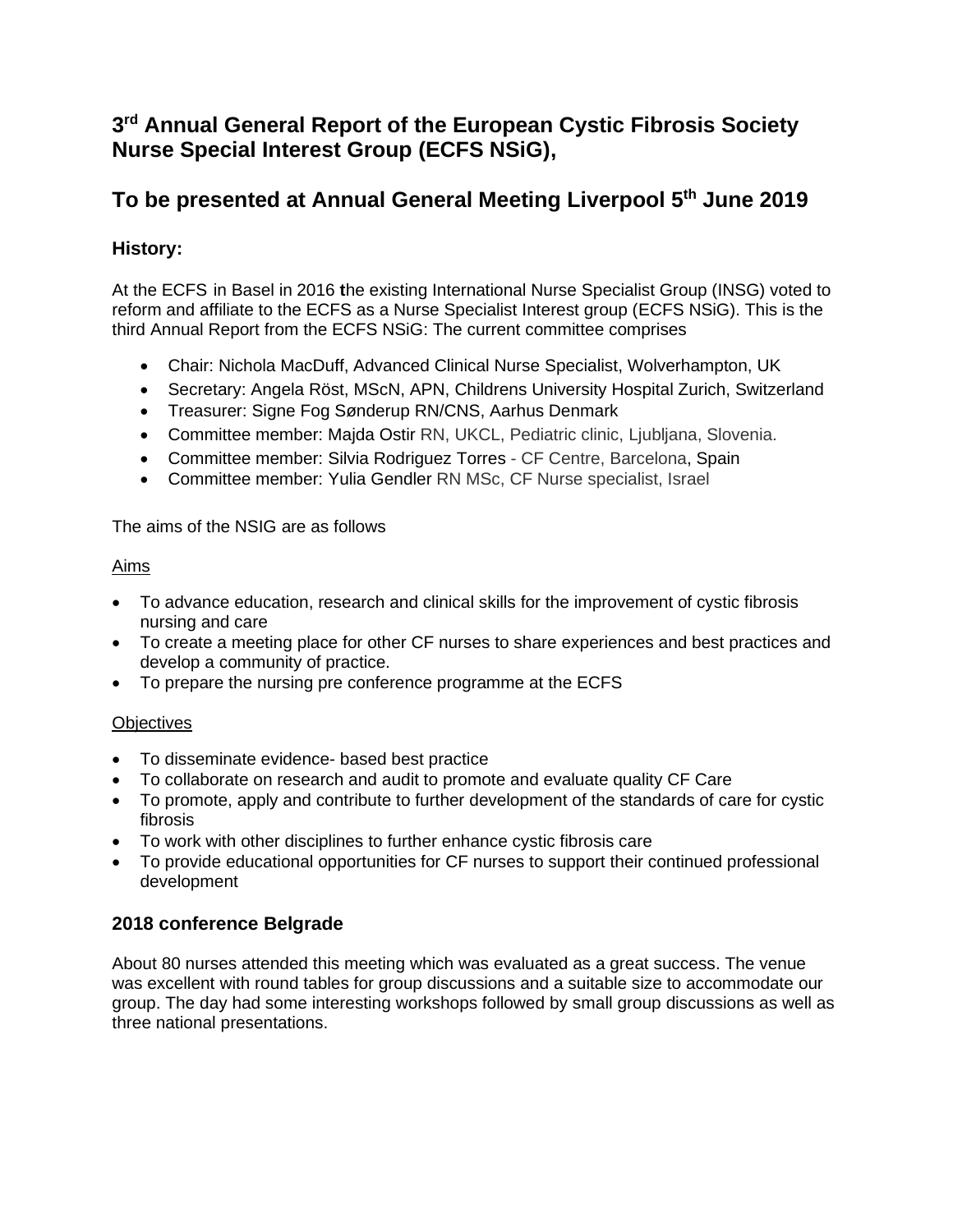

*ECFS NSIG Belgrade 2018 (from left to right): Angela Röst, Majda Ostir, Yulia Gendler, Ann Raman (outgoing), Nichola MacDuff, Dr. Kath MacDonald (outgoing), Silvia Rodriguez Torres* 

#### **Presentations and workshops**

We heard three national presentations from Spain (S. Rodriguez Torres), Israel (Y. Gendler) and from Croatia.

After these Susan Madge from London spoke about "Advanced care planning". After her presentation we had time to consider palliative care issues in small groups and after that we fed back to the wider audience.

The afternoon sessions started with the second annual general report of the ECFS NSiG. Additionally, elections for two new committee members took place as Kath MacDonald and Ann Raman stepped down after 3 years on the committee. There were three candidates, two from the UK, one from Switzerland. All introduced themselves in a short presentation and finally Nichola MacDuff and Angela Röst were elected by the participants.

Aileen Mallinson and Amanda McGrath from Edinburgh presented their Learnpro module. After the small group discussions on education needs and how to address them the group decided that it would be very helpful to make the module available to ECFS members. Hopefully it will be translated in more languages so it can be used in different countries.

Finally the evaluation of the day took place.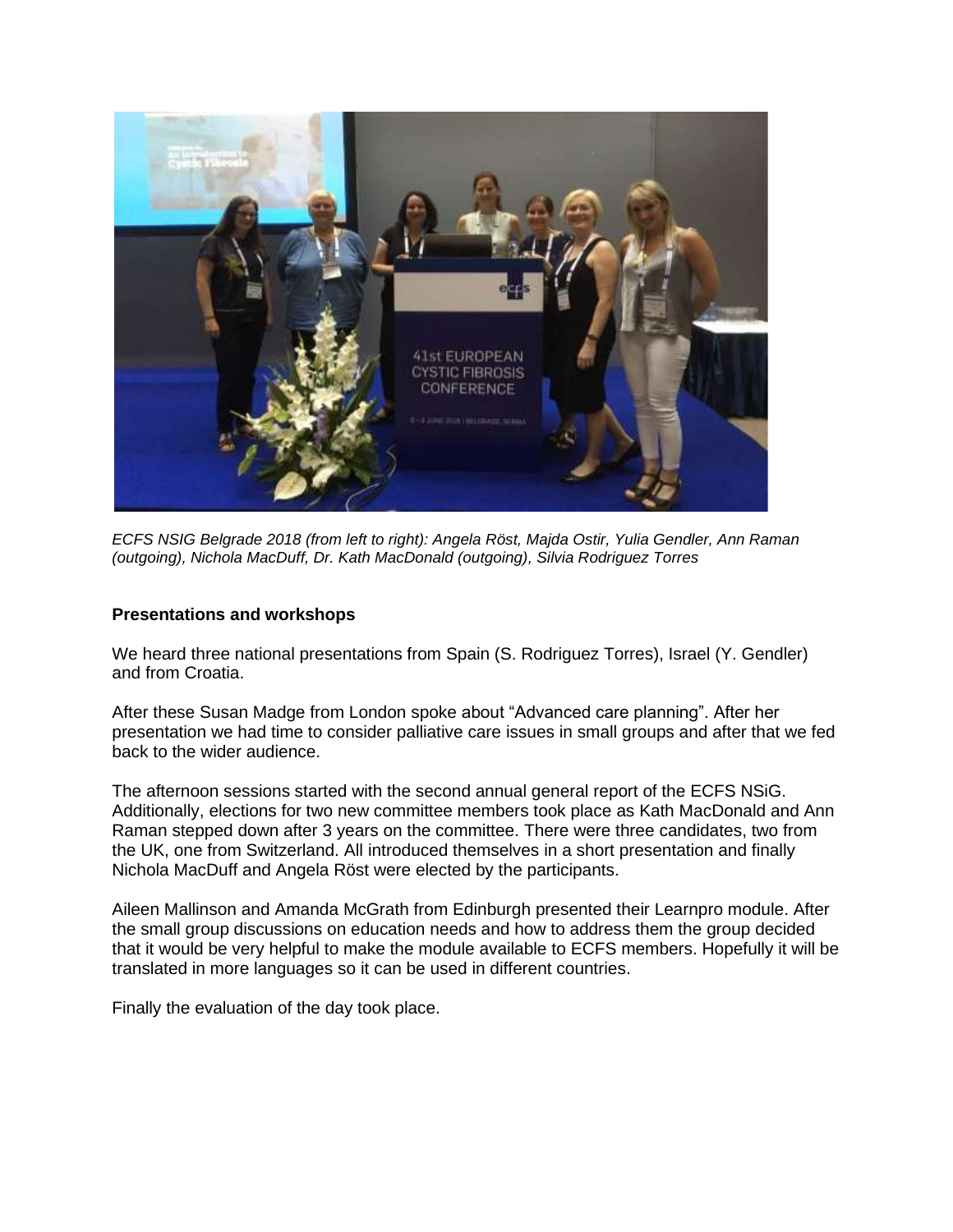### **Feedback from the Belgrade da was as follows**:



**1. What is your overall assessment of the day?** N=49

## **2. 96% very good and excellent**



#### **3. National presentations**

**Comments:** exellent sharing of experience, good to hear about varios practice, more and shorter presentations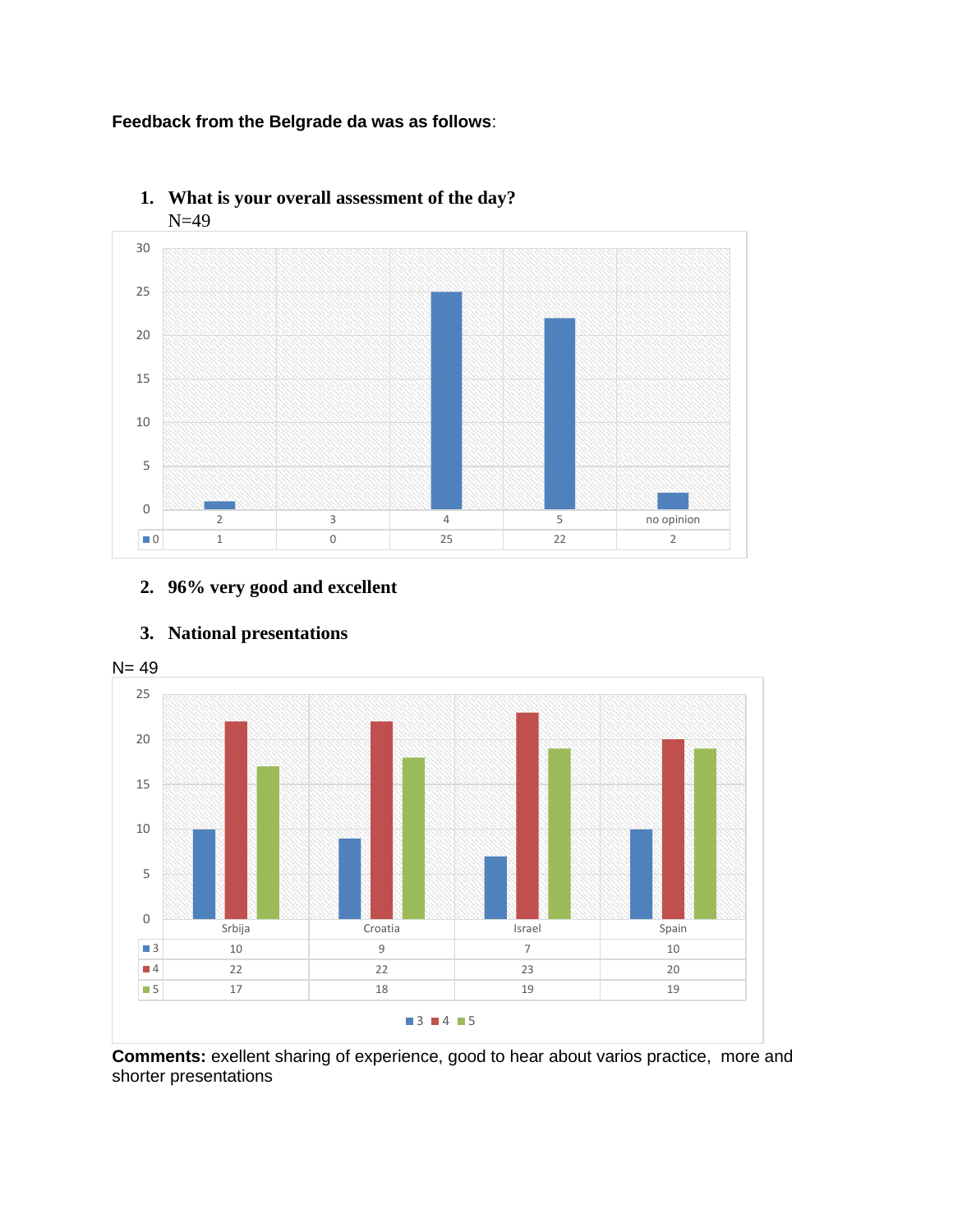

### **4. Did the workshop Advance life care planning achieve the program objectives?**

#### **100% excelent**

**Comments:** splendid, wery good workshop, exellent, , really interesting



**5. Did the workshop Introduction to lernpro modul achieve the program objectives?**  $N = 49$ 

# **76% very good and excelent**

**Comments:** good disccusion afterwards, very ussefull tool, exelent program, great idea about sharing, to fast speaker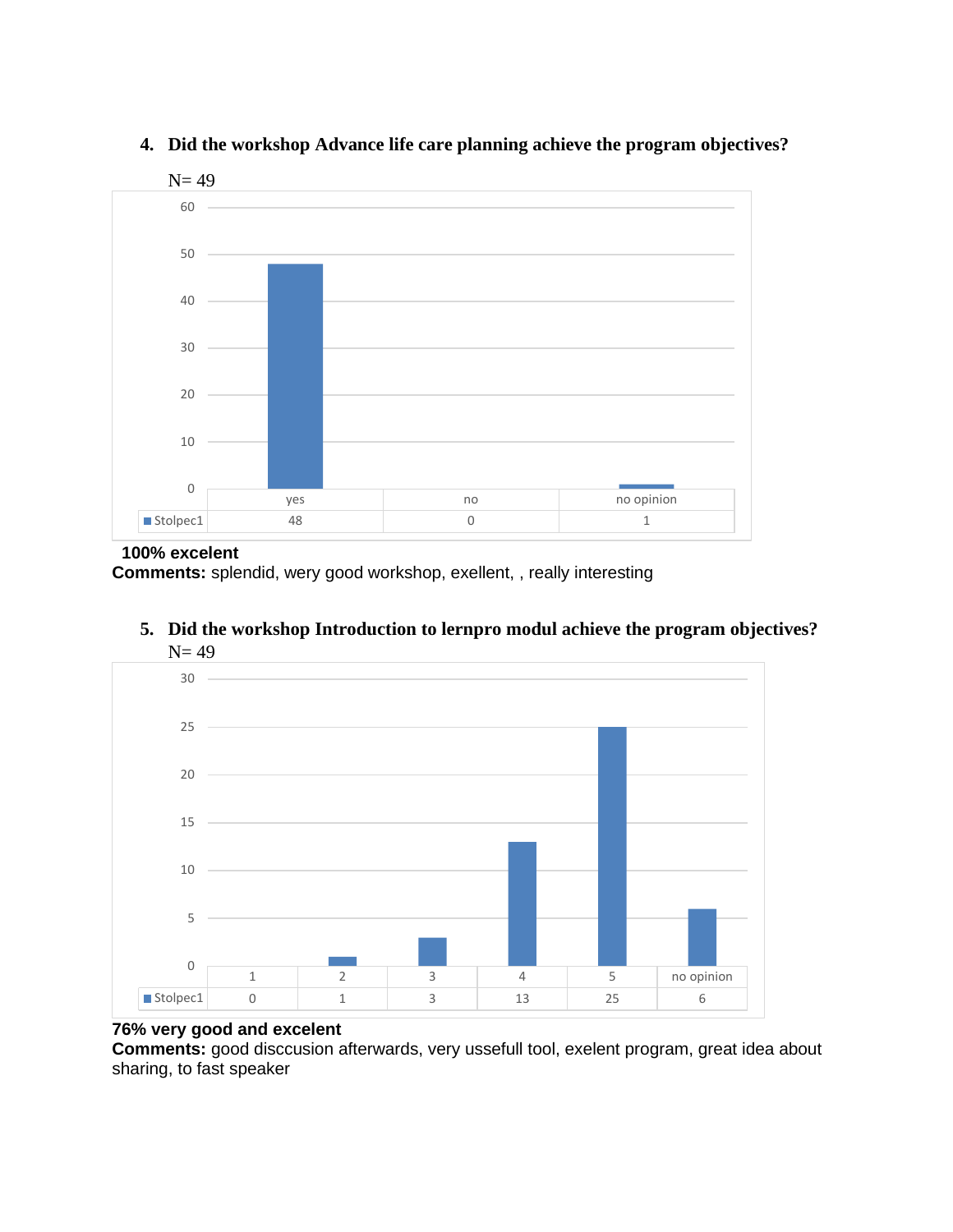

### **6. Please comment on the organisation of the day**

#### **88% very good and excelent**

**Comments:** well organised, good location for work in groups, round tables provide very good communication and contacts, great organisation, native speakers are too fast

### **Website development and update**

All of the presentations from Seville can be found on our updated NSIG web pages on the ECFS website and we would encourage members to access this resource

### **ECFS Membership and costs**

### **Funds**

For the first time nurses attending the ECFS in Liverpool can apply for a travel grant. We are also seeking nominations for the nurse of the year and a poster and innovation award will be awarded. For the innovation award the short-listed nurses will present their projects at the nurses' day and the participants will elect the best project.

For the poster award there are criteria for marking the best poster. It will also be announced at the nurses day.

### **Elections and constitution**

In June 2019 we have elections for the committee as our treasurer, Signe Fog Sønderup has completed her term of office. Silvia Rodriguez Torres has stepped down from her position as chair and the new chair will is Nichola MacDuff (UK)